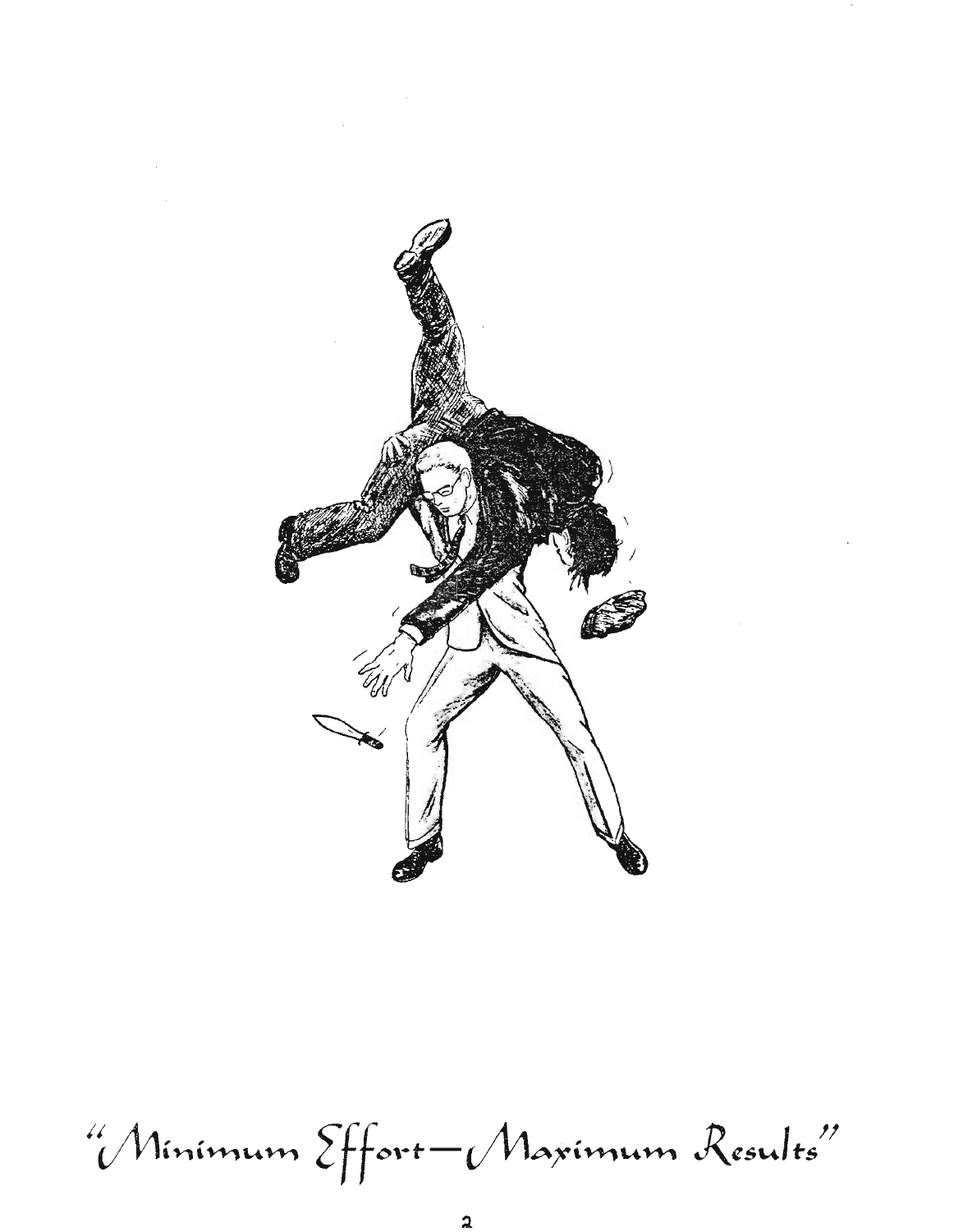# our Remards

Knowledge of defense against attackers

The thrill of learning this fascinating art

A strong coordinated body

Confidence and belief in yourself

**BROWN BELT** 

 $\lambda$ 

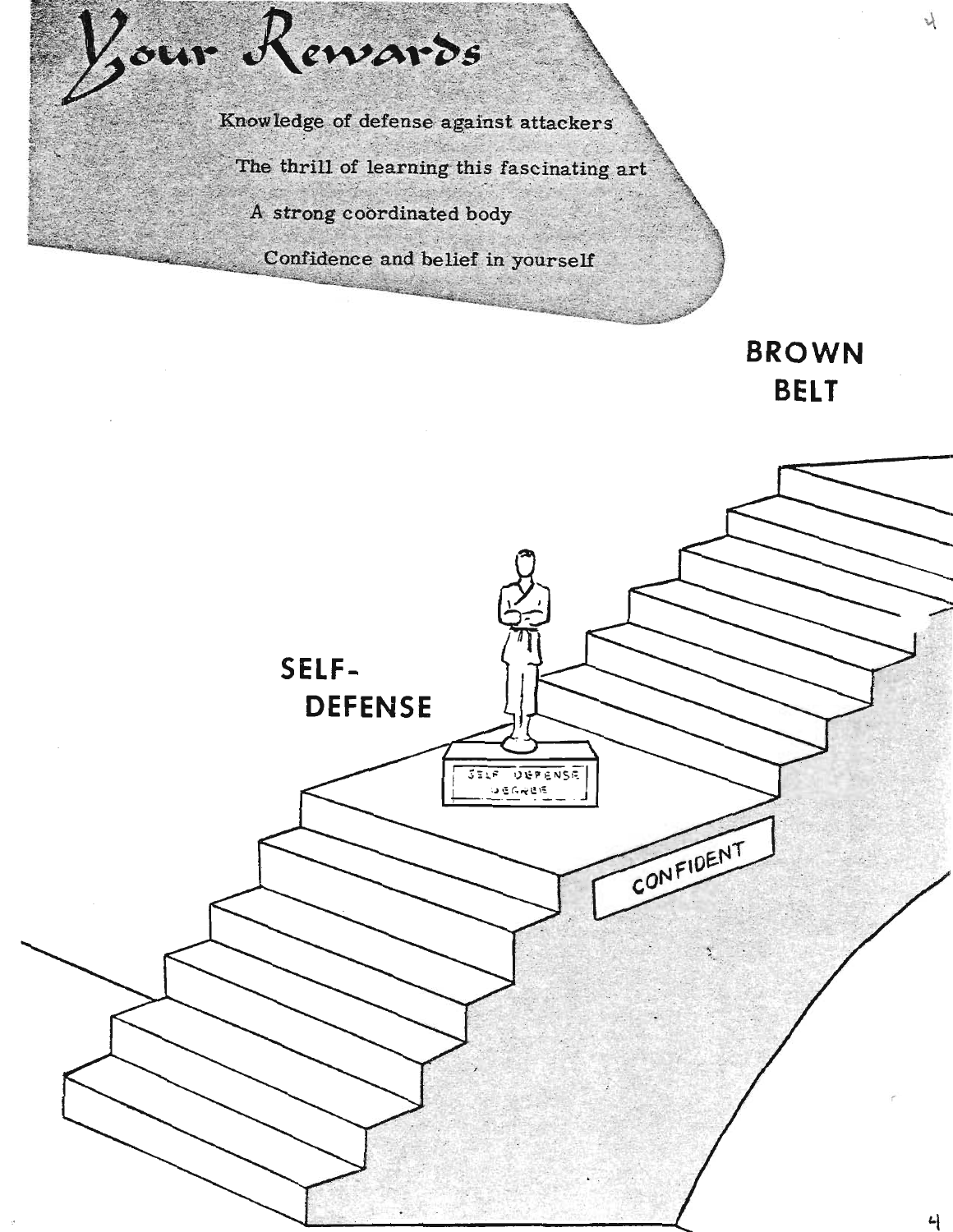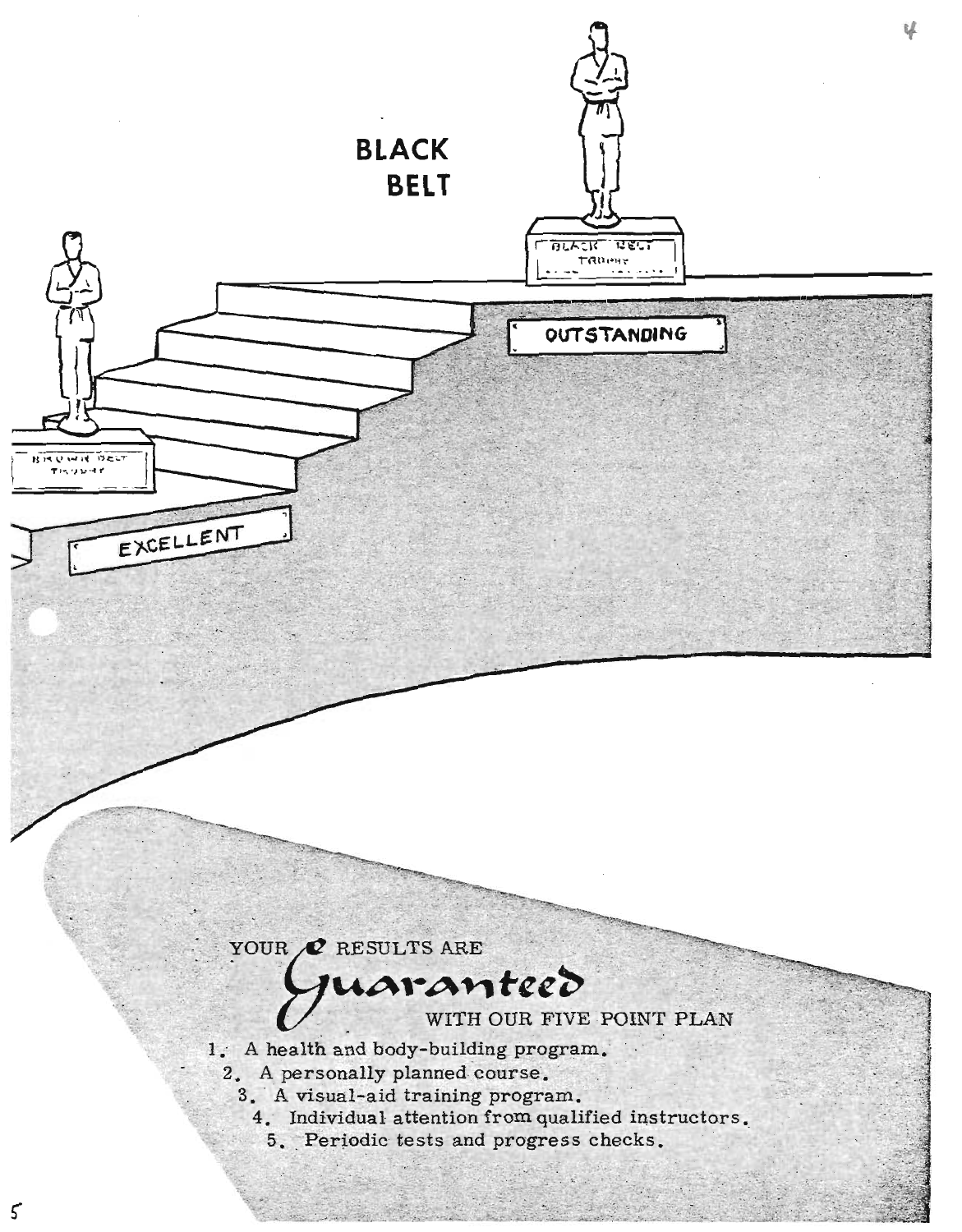|      |      |              |         | PERMANENT TEST RECORD   |      |         |
|------|------|--------------|---------|-------------------------|------|---------|
| Date | Type | $\rm{Where}$ | Results | Sig. of Judge or Tester | Rank | Remarks |
|      |      |              |         |                         |      |         |
|      |      |              |         |                         |      |         |
|      |      |              |         |                         |      |         |
|      |      |              |         |                         |      |         |
|      |      |              |         |                         |      |         |
|      |      |              |         |                         |      |         |
|      |      |              |         | $\sim$                  |      |         |
|      |      |              |         |                         |      |         |
|      |      |              |         |                         |      |         |
|      |      |              |         |                         |      |         |
|      |      |              |         |                         |      |         |
|      |      |              |         |                         |      |         |
|      |      |              |         |                         |      |         |
|      |      |              |         |                         |      |         |
|      |      |              |         |                         |      |         |
|      |      |              |         |                         |      |         |
|      |      |              |         |                         |      |         |
|      |      |              |         |                         |      |         |
|      |      |              |         |                         |      |         |
|      |      |              |         |                         |      |         |
|      |      |              |         |                         |      |         |
|      |      |              |         |                         |      |         |
|      |      |              |         |                         |      |         |

#### ENTRANCE EXAMINATION

70% Minumum for guaranteed courses

| 7. Rate of learning $\_\_$ |  |  |  |  |  |  |  |
|----------------------------|--|--|--|--|--|--|--|
|                            |  |  |  |  |  |  |  |
|                            |  |  |  |  |  |  |  |
| TOTAL.                     |  |  |  |  |  |  |  |
|                            |  |  |  |  |  |  |  |
|                            |  |  |  |  |  |  |  |
|                            |  |  |  |  |  |  |  |

#### SWORN STATEMENT OF

Please Print

date

I solemnly swear that I am a law-abiding citizen and that at no time shall I ever use the techniques of Judo, Karate, or Self-defense in a manner that will inflict personal injury or bodily harm to anyone, except in cases of emergency needs whereby my life and safety, or the lives and physical safety of others may depend upon my knowledge and application of these techniques.

| ۰. | ٠ |  |
|----|---|--|
|    |   |  |

(Seal)

if minor, parent or guardian co-sign here

witnesseth

| notary public (Seal) |  |
|----------------------|--|
|                      |  |

Date Approved by: **\_** notary public (Seal)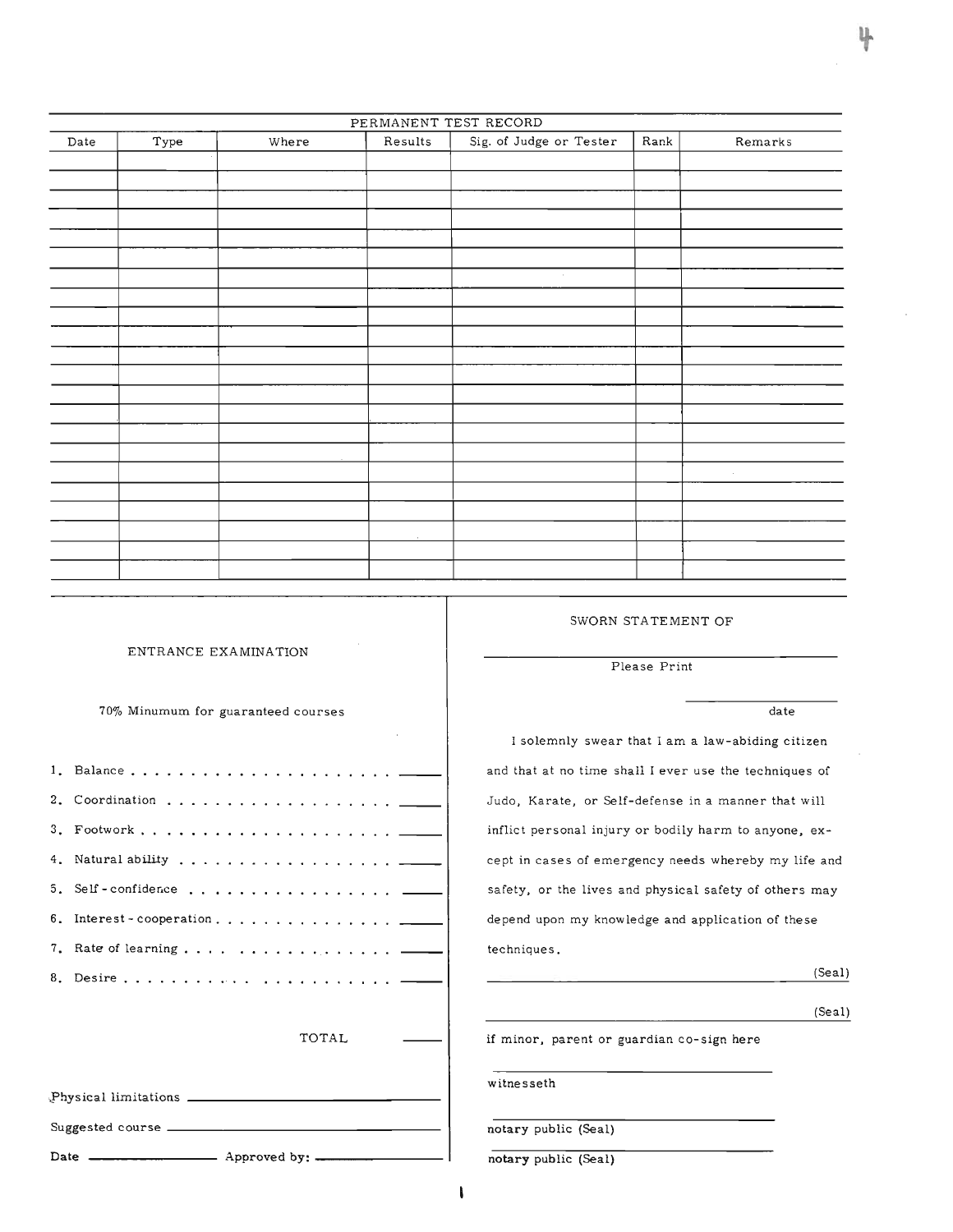INTRODUCTION

May we congratulate you on having the vision, the courage and the power of self-direction to enroll in your course of instruction. You are setting out on a bold, worthy and fascinating program of self-improvement.

There are probably a dozen different systems of Oriental hand-to-hand fighting, all of them allied. The best known that has been brought to a peak of development are judo, karate, taekwondo, ju-jutsu or ju-jitsu and kenka. Due to a vast amount of publicity in recent years, there has developed many misconceptions about these arts. There is no so-called quick, easy way to proficiency - progress depends entirely upon the student and the teacher.

Taekwondo and karate deals primarily with blows directed to vulnerable areas -- strikes with fist, open hand, fingers, knee, elbows, foot, and head. Although judo is based on the martial arts of Japan, it is practiced as a sport and has been accepted by the AAU. Combat judo makes use of blows but is primarily a system of throwing an assailant to the ground, holding<br>him, and if necessary, inflicting incapacitating injury or unconsciousness. Our school system of self-defense employs a combination of techniques to bring you what we feel to be the finest course of self-defense (Kenka) the world has ever known.

The question is often raised as to whether or not a judoka (judo person) or karateka (karate person) could defeat a boxer. Each has the ability for close-in fighting, using whatever skills they possess. The obvious answer would be that whichever applies his techniques first would win, however, such an answer is inconclusive because the boxer has learned to fight according to certain rules and only uses his fists. A judo-karate student is taught to express proper conduct with a respectful and gracious manner and to avoid fighting<br>if at all possible. But, if they must fight there can be no rules and they commit themselves completely. Dirty? -- no, there can be no play when a person may be fighting for their very life. They have but one objective -- to win !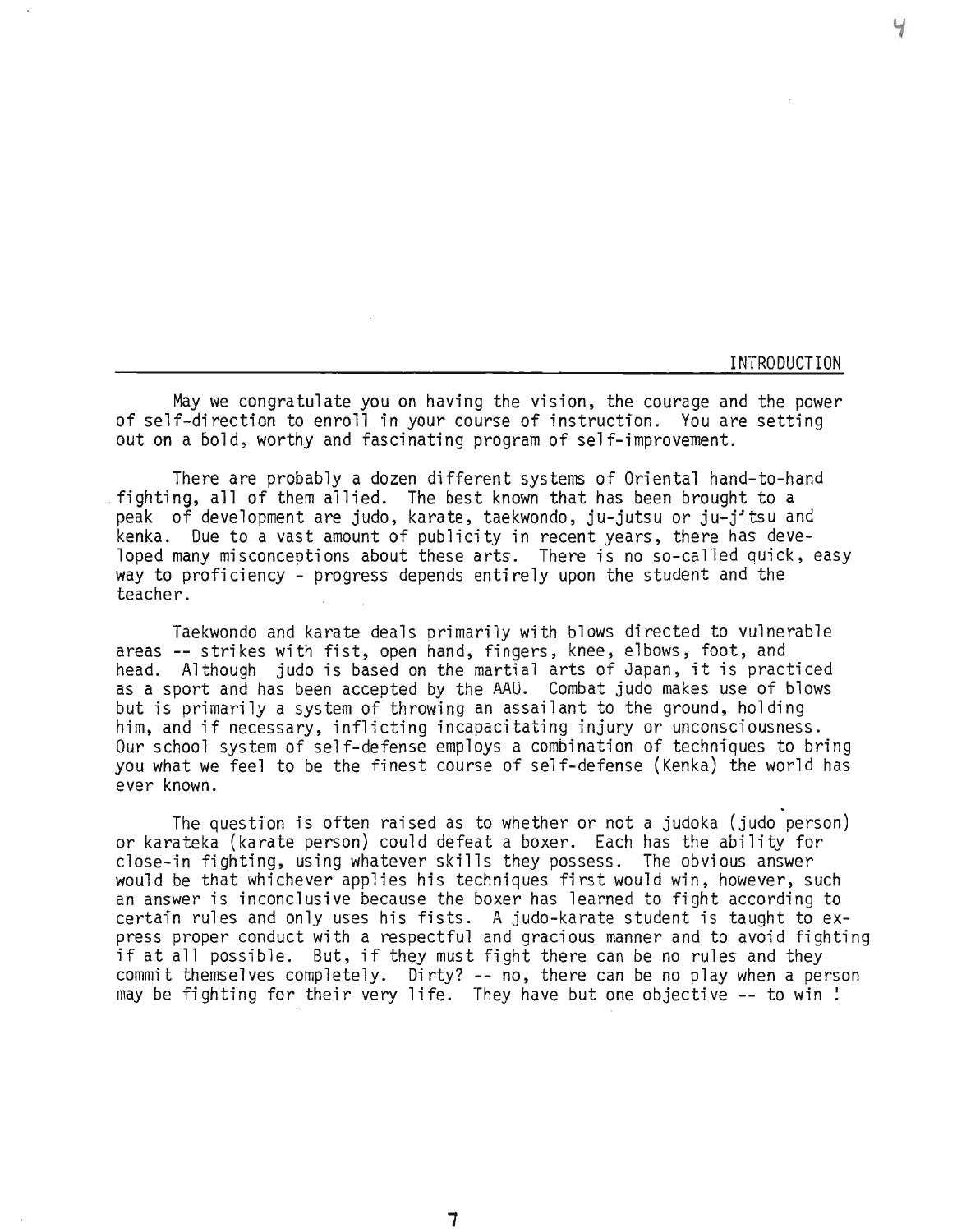Our school system is in keeping with the rules and regulations of the Oriental martial arts and judo, karate, taekwondo, ju-jutsu or ju-jitsu and kenka. It is our earnest wish that we may lead you and others to a healthier and fuller life through the practice of judo, karate, taekwondo, ju-jutsu, ju-jitsu and kenka.

At the termination of this training you will probably be astonished at how much you have gained from it. You will have progressed far more than you now dream possible. For the rest of your life you very likely may look back on this course as one of the turning points in your life.

Congratulations and good luck,

Thurl McClanahan, Regional Director International Registered Black Belt Judo, Karate, Taekwondo, Ju-Jutsu or Ju-Jitsu and Kenka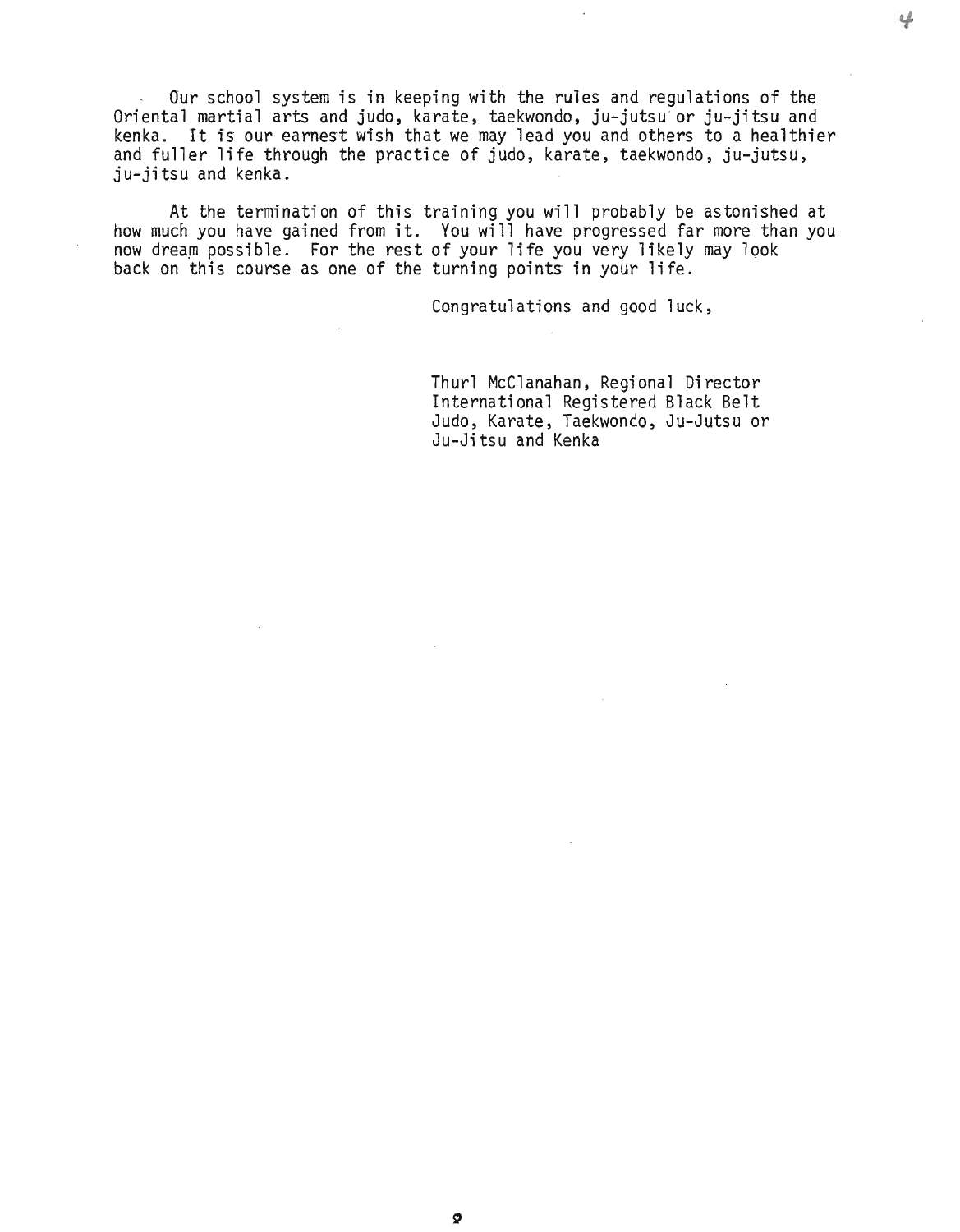

#### **JIGORO KANO**

May we congratulate you on having the ViSion, the courage and the power of self-direction to enroll in your course of instruction. You are setting out on a bold, worthy and fascinating program of self-improvement.

There are probably a dozen different systems of Oriental hand-to-hand fighting, all of them ailied. The best known that has been brought to a peak of development ate judo and karate. Due to a vast amount of publicity in tecent years, there has developed many misconceptions about these arts. There is no so-called quick, easy way to proficiency  $$ progress depends entirely upon the student and the teacher.

Karate deals primarily with blows directed to vulnerable areas -- strikes with fist, open hand, fingers, knee, elbows, foot, head. Although judo is based on the martial arts of Japan, it is practiced as a sport and has been accepted by the AAU. Combat judo makes use of blows but is primarily a system of throwing an assailant to the ground, holding him, -and if necessary, inflicting incapacating injury or unconsciousness. Our school system of self-defense employes a combination of techniques to bring you what we feel to be the finest course of self-defense the world has ever known.

The question is often raised as to whether or not a judoka (judo man) could defeat a boxer. Each has rhe ability for close-in fighting, using whatever skills they possess. The obvious answer would be that whichever applies his techniques first would win, however, such an answer is inconclusive because the boxer has learned to fight according to certain rules and only uses his fist. A judo Student is taught to conduct himself in a gentlemanly manner and to avoid fighting if at all possible. But, if he must fight there can be no rules and he commits himself completely. Dirty?  $\rightarrow$  no, there can be no play when a man may be fighting for his very life. He has but one objective  $-$  to win!

Our school system is in keeping with the rules and regulations of the Kodokan in Tokyo, Japan. It is our earnest wish that we may lead you and Others to a healthier and fuller life through the practice of Kodokan judo and karate.

At the termination of this training you will probably be astonished at how much you have gained from it. You will have progressed far more than you now dream possible. For the rest of your life you very likely may look back on this course as one of the turning points in your life.

Congratulations and good luck,

Introduction

Thurl McClanahan, Regional Director Registered Black Belt Judo Black Belt Federation of America Kodokan Judo University, Tokyo, Japan Karate Black Belt Association, Japan

**· ..** •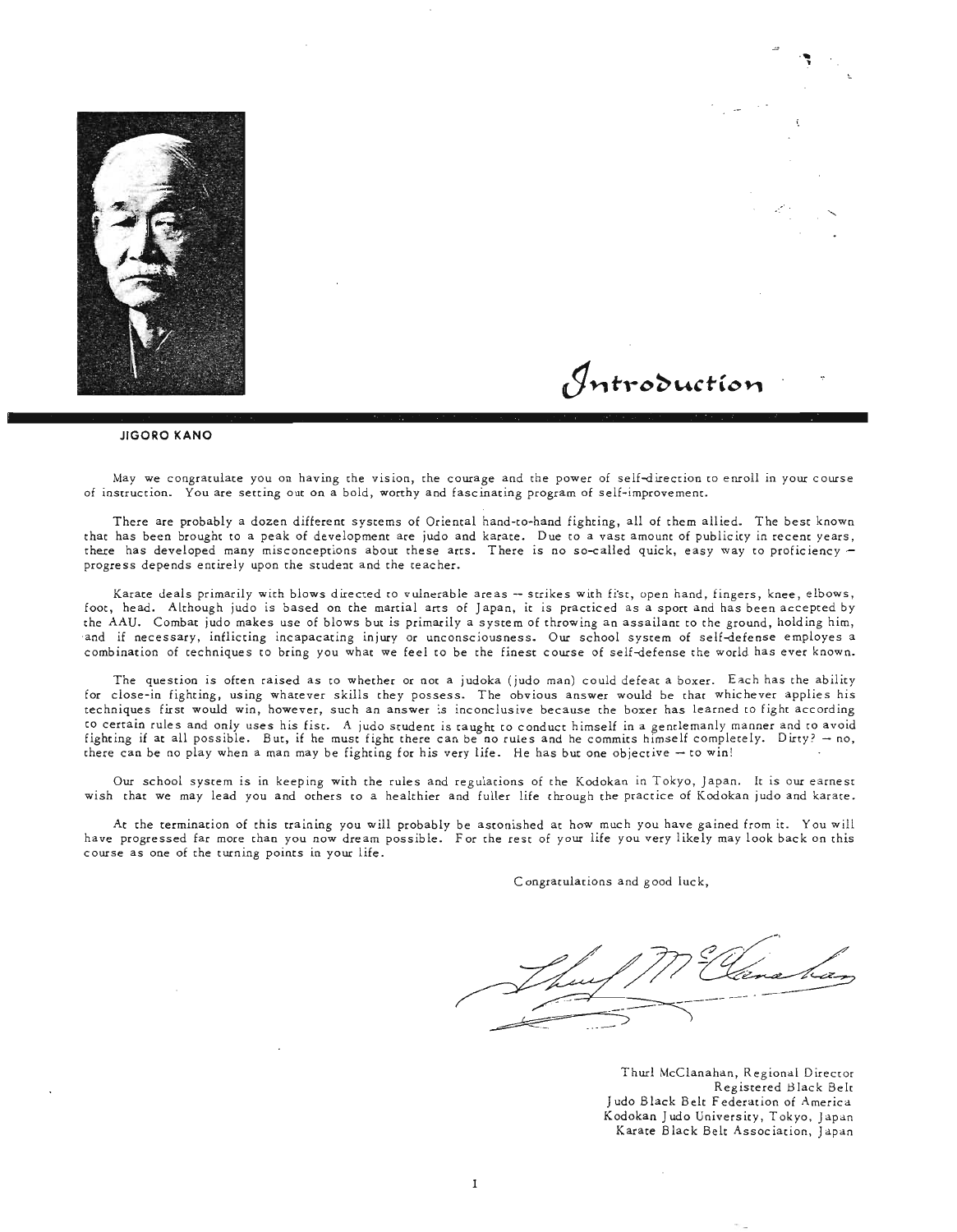A Brief Flistory of Judo

Judo is a modification of jujitsu, an ancient martial art in Japan. Jujitsu was origionally developed by the Chinese as a bare-handed defense against an armed man. The Japanese refined it and restricted its use to the well-born.

In feudal Japan, the only weapons were hands, bows and arrows, knives, clubs, sticks, staves, swords, and spears. Toward the end of the Tokugawa era (1576-1876) a great change occured in the types of weapons and methods of fighting. Dr. Jigoro Kano, a student of many of the old masters, realized that the arts of empty hand fighting techniques were disappearing. In June, 1882, he established the Kodokan in Tokyo, and set out to revive, organize and scientifically systematize a course of instruction. Our self-defense course is based upon those techniques and today's AAU sport judo is that system as developed by Kano in the intervening years.

Fundamental Principles of Attack and Defense

FUNDAMENTALS AND PRINCIPLES. There are a number of fundamentals and principles in self-defensive measures. Some must be observed at all times, others used in special situations. Where one begins and the other leaves off is difficult to define and can only be determined by the user. Application often is separated only by a split second. To acquire alertness, quickness, or adaptability in varied physical situations which might unexpectedly arise, the beginner or advanced trainee must develop or maintain a sound foundation in the mechanics and principles of Judo. Essential fundamentals and principles are:

1. Relaxation. This is the keeping of mental or physical tension at a minimum by "giving way" to resistance. This practice tends to increase self-control and adaptability in combative measures performance.

2. Psychological Time. This is a means of creating the element of surprise by temorarily distracting the adversary's attention through subtle psychological or physical means for preparation of attack, counterattack, or control.

3. Leverage. The grasping of clothing or the application of the fulcrum-lever principle against the adversary's weaker muscles, joints, or off-balance positions serves as a means of leverage in the control or handling of individuals.

4. Footwork. Correct shifting of the feet insures both balance and strong counterattacking positions. Crossing the legs must be avoided. The effective controlling of the adversary is dependent upon proper footwork.

5. Timing. The principle of physical timing is to attack at the split second when weight, momentum, and strength are gathered for use against itself.

6. Balance. Mental balance or stability is a state of mind that is necessary before physical balance can be achieved. Physical balance must be retained by you and destroyed in the adversary. Destruction of the adversary's balance while applying offensive or defensive measures, such as throws, blows, parries, chokes, or joint lock leverages, requires simultaneous action in the direction of off-balance positions. A sudden blow, deflection, push, or pull applied against any of the off-balance points illustrated in figure 1 will weaken or break body balance. Once the adversary has been placed off-balance, he should not be allowed to regain it.

Techniques of Attack and Defense

5 N.

1. THROWS (tachiwaza) -- the most important and largest phase of judo; the art of throwing your opponent into the ground.

- 2. HOLDS (osaekomi) -- immobilizing your opponents body on the ground.
- 3. CHOKES (shimewaza) -- making your opponent submit by strangulation.
- 4. LOCKS (kansetsuwaza) making your opponent submit by bending and twisting of the joints or bones.

5. BLOWS (atemiwaza) - are not practiced in spore judo but are most valuable in seU-defense. Atemiwaza *is* demonstrated only by indicating vital spors of the body and how to strike them. Almost the same as karate.

6. KARATE (open hand) - the techniques of striking, punching, kicking and thrusting. These can **be** practiced as <sup>a</sup> spore after cereain training. **,.**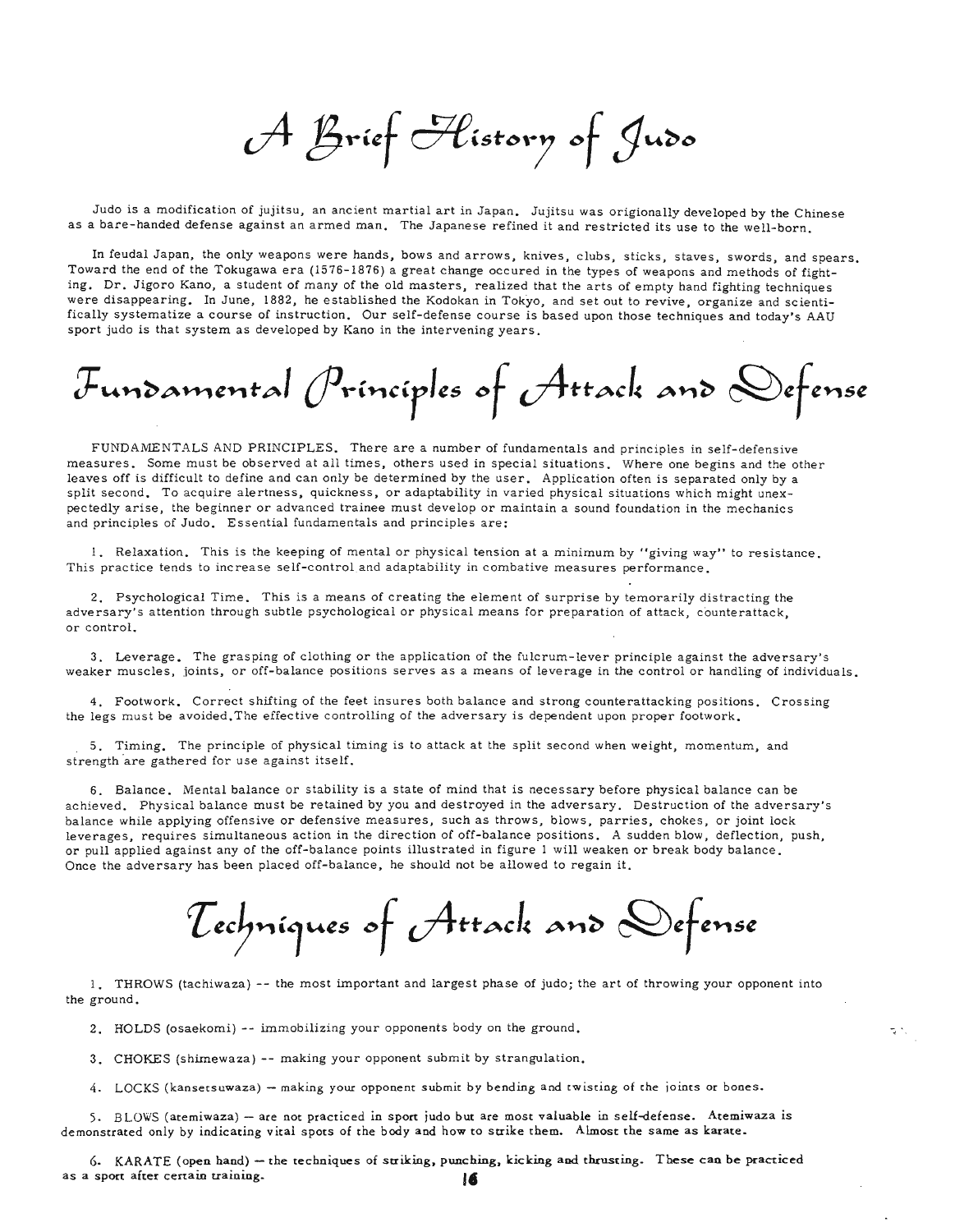School Rules

- 1. No horse play! . . . this is a school and not a play boys club.
- 2. No shoes are allowed on the mat.
- 3. No jewelry or sharp objects are allowed to be worn on the mat.
- 4. Toe nails and finger nails must be neatly trimmed at all times.
- S. Personal cleanliness and hygiene is to be observed at all times.
- 6. Signs and periodic postings are to be observed at all times.
- 7. BE ON TIME! Classes will commense and dismiss on the dot.
- B. Member agrees to hold the Cincinnati School of Self-Defense and all persons concerned harmless in event of personal injury resulting from malicious or normal use of techniques applied and taught during or after school.
- 9. No smoking while on the mat.

٦,

- 10. Kodokan tradition: As you advance in knowledge and rank, lend a helping hand to those below your standard.
- II. Observe all traditional Kodokan salutations.
- 12. Observe and promote the true spirit of judo. Our objectives are threefold and are practiced in the following order:

Health (physical development) Protective Knowledge (proficiency in contest)

Character (mental development)

I have read, understand. and will comply with the school rules as listed above and stipulate that I am physically in good health or have medical approval to engage in the arts of Judo, Karate or any other forms of self-defense taught in *or* about the premises of the Cincinnati School of Self-Defense.

| <b>NOTES</b> |
|--------------|
|              |
|              |
|              |
|              |
|              |
|              |
|              |
|              |
|              |
|              |
|              |
|              |
|              |
|              |
|              |
|              |
|              |

signature

ŕ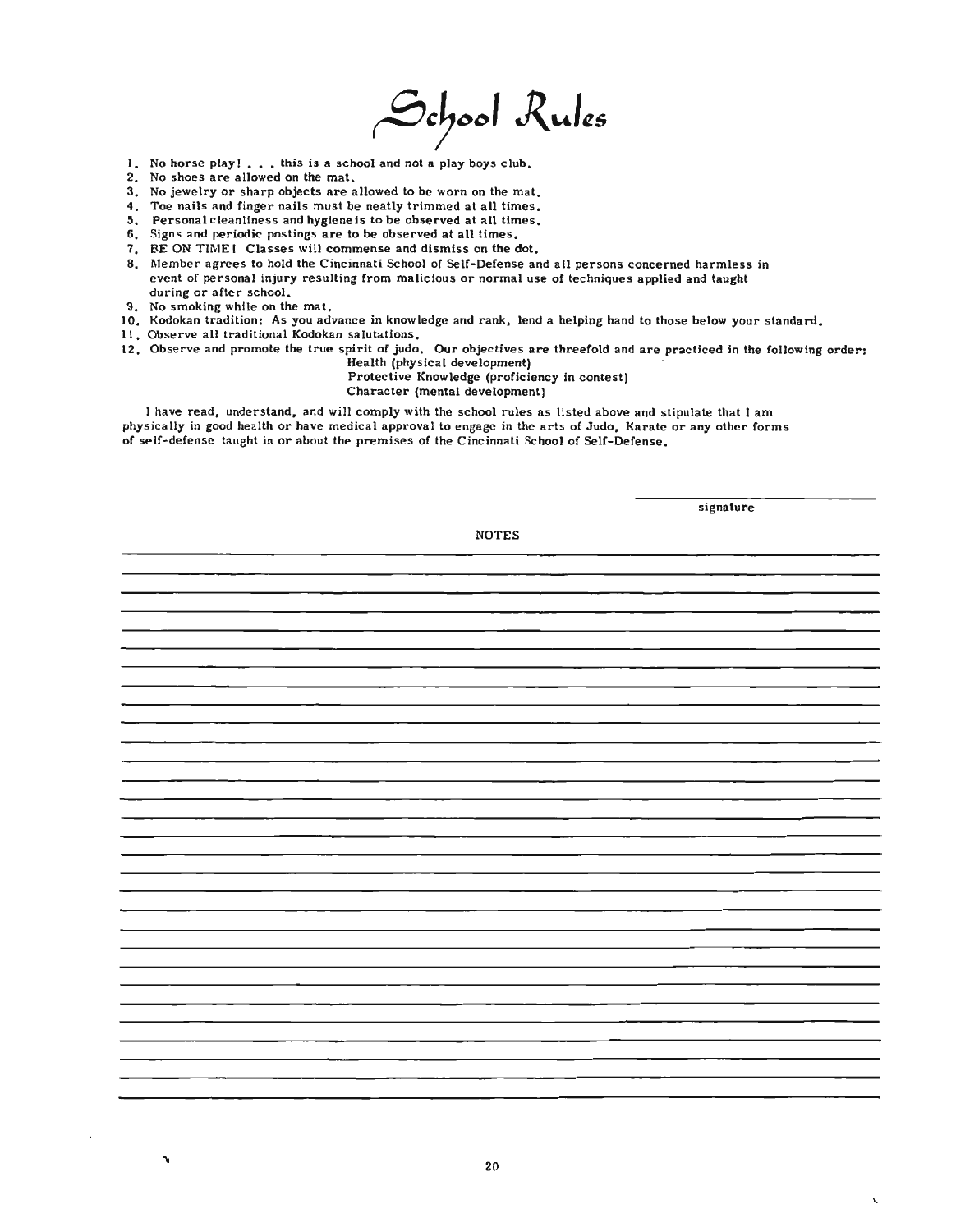Glossary of Japanese Terms

Pronunc iation:

 $\lambda$ 

- $a = as$  in father, America  $e = as$  in education
- $i = as$  in easiest
- $o = as in old, oath$
- $u = as in pull, full (pronounced as oo in soon)$

|          |  |  |  |  |  |  |  |  |  |  |  |  |  | Leg                        |
|----------|--|--|--|--|--|--|--|--|--|--|--|--|--|----------------------------|
|          |  |  |  |  |  |  |  |  |  |  |  |  |  | Sweep                      |
| Chugaeri |  |  |  |  |  |  |  |  |  |  |  |  |  | Forward Summersault        |
|          |  |  |  |  |  |  |  |  |  |  |  |  |  | Judo Exercise Hall         |
|          |  |  |  |  |  |  |  |  |  |  |  |  |  | Black Belt Holder          |
| Eri      |  |  |  |  |  |  |  |  |  |  |  |  |  | Lapel or Collar            |
|          |  |  |  |  |  |  |  |  |  |  |  |  |  | Hip or Loin Waist          |
|          |  |  |  |  |  |  |  |  |  |  |  |  |  | <b>Wheel</b>               |
|          |  |  |  |  |  |  |  |  |  |  |  |  |  | Reverse                    |
| Hiza     |  |  |  |  |  |  |  |  |  |  |  |  |  | Knee                       |
|          |  |  |  |  |  |  |  |  |  |  |  |  |  | Decision or Reverse        |
|          |  |  |  |  |  |  |  |  |  |  |  |  |  | Left                       |
|          |  |  |  |  |  |  |  |  |  |  |  |  |  | Natural                    |
| Hikiwake |  |  |  |  |  |  |  |  |  |  |  |  |  | Draw                       |
|          |  |  |  |  |  |  |  |  |  |  |  |  |  |                            |
| Hajime   |  |  |  |  |  |  |  |  |  |  |  |  |  | Sweep                      |
| Hadaka   |  |  |  |  |  |  |  |  |  |  |  |  |  | Start or go                |
|          |  |  |  |  |  |  |  |  |  |  |  |  |  | Naked                      |
|          |  |  |  |  |  |  |  |  |  |  |  |  |  | Abdomen                    |
|          |  |  |  |  |  |  |  |  |  |  |  |  |  | Scissors                   |
|          |  |  |  |  |  |  |  |  |  |  |  |  |  | Variation                  |
| Ippon    |  |  |  |  |  |  |  |  |  |  |  |  |  | <b>One Point</b>           |
|          |  |  |  |  |  |  |  |  |  |  |  |  |  | Art of Gentleness          |
|          |  |  |  |  |  |  |  |  |  |  |  |  |  | A Judo Player              |
| Judogi   |  |  |  |  |  |  |  |  |  |  |  |  |  | A Judo Uniform             |
| Jigotai  |  |  |  |  |  |  |  |  |  |  |  |  |  | Defensive Posture          |
| Jikan    |  |  |  |  |  |  |  |  |  |  |  |  |  | Time                       |
|          |  |  |  |  |  |  |  |  |  |  |  |  |  | Tokyo Institute of Judo    |
|          |  |  |  |  |  |  |  |  |  |  |  |  |  | Form Practice or Shoulder  |
|          |  |  |  |  |  |  |  |  |  |  |  |  |  | Position of Broken Balance |
|          |  |  |  |  |  |  |  |  |  |  |  |  |  | <b>Execution of Throw</b>  |
|          |  |  |  |  |  |  |  |  |  |  |  |  |  | <b>Occult Shout</b>        |
|          |  |  |  |  |  |  |  |  |  |  |  |  |  | Scarf                      |
|          |  |  |  |  |  |  |  |  |  |  |  |  |  | Small or Minor             |
| Kvu      |  |  |  |  |  |  |  |  |  |  |  |  |  | Grade Below Dan            |
| Kuzure   |  |  |  |  |  |  |  |  |  |  |  |  |  | Broken or Breakdown        |
| Kubi .   |  |  |  |  |  |  |  |  |  |  |  |  |  | Neck                       |
| Kami     |  |  |  |  |  |  |  |  |  |  |  |  |  | Top or Upper Part          |
|          |  |  |  |  |  |  |  |  |  |  |  |  |  | Attack                     |
|          |  |  |  |  |  |  |  |  |  |  |  |  |  |                            |
| Koshi    |  |  |  |  |  |  |  |  |  |  |  |  |  | Hip -- Loin -- Waist       |
|          |  |  |  |  |  |  |  |  |  |  |  |  |  | Right                      |
|          |  |  |  |  |  |  |  |  |  |  |  |  |  | I'm Beaten                 |
|          |  |  |  |  |  |  |  |  |  |  |  |  |  | Thigh                      |
|          |  |  |  |  |  |  |  |  |  |  |  |  |  | Roll in or Winding         |
| Montei   |  |  |  |  |  |  |  |  |  |  |  |  |  | Desciple or Pupil          |
|          |  |  |  |  |  |  |  |  |  |  |  |  |  | <b>Both Hands</b>          |
|          |  |  |  |  |  |  |  |  |  |  |  |  |  | Wait                       |
|          |  |  |  |  |  |  |  |  |  |  |  |  |  | Groundwork                 |
|          |  |  |  |  |  |  |  |  |  |  |  |  |  | Throw                      |
|          |  |  |  |  |  |  |  |  |  |  |  |  |  | Big or Great               |
| Obi      |  |  |  |  |  |  |  |  |  |  |  |  |  | Belt or Sash               |
|          |  |  |  |  |  |  |  |  |  |  |  |  |  | Outer                      |
|          |  |  |  |  |  |  |  |  |  |  |  |  |  | Holding                    |
|          |  |  |  |  |  |  |  |  |  |  |  |  |  | Hold Broken                |
|          |  |  |  |  |  |  |  |  |  |  |  |  |  | <b>Bow</b>                 |
|          |  |  |  |  |  |  |  |  |  |  |  |  |  | <b>Free Practice</b>       |
|          |  |  |  |  |  |  |  |  |  |  |  |  |  |                            |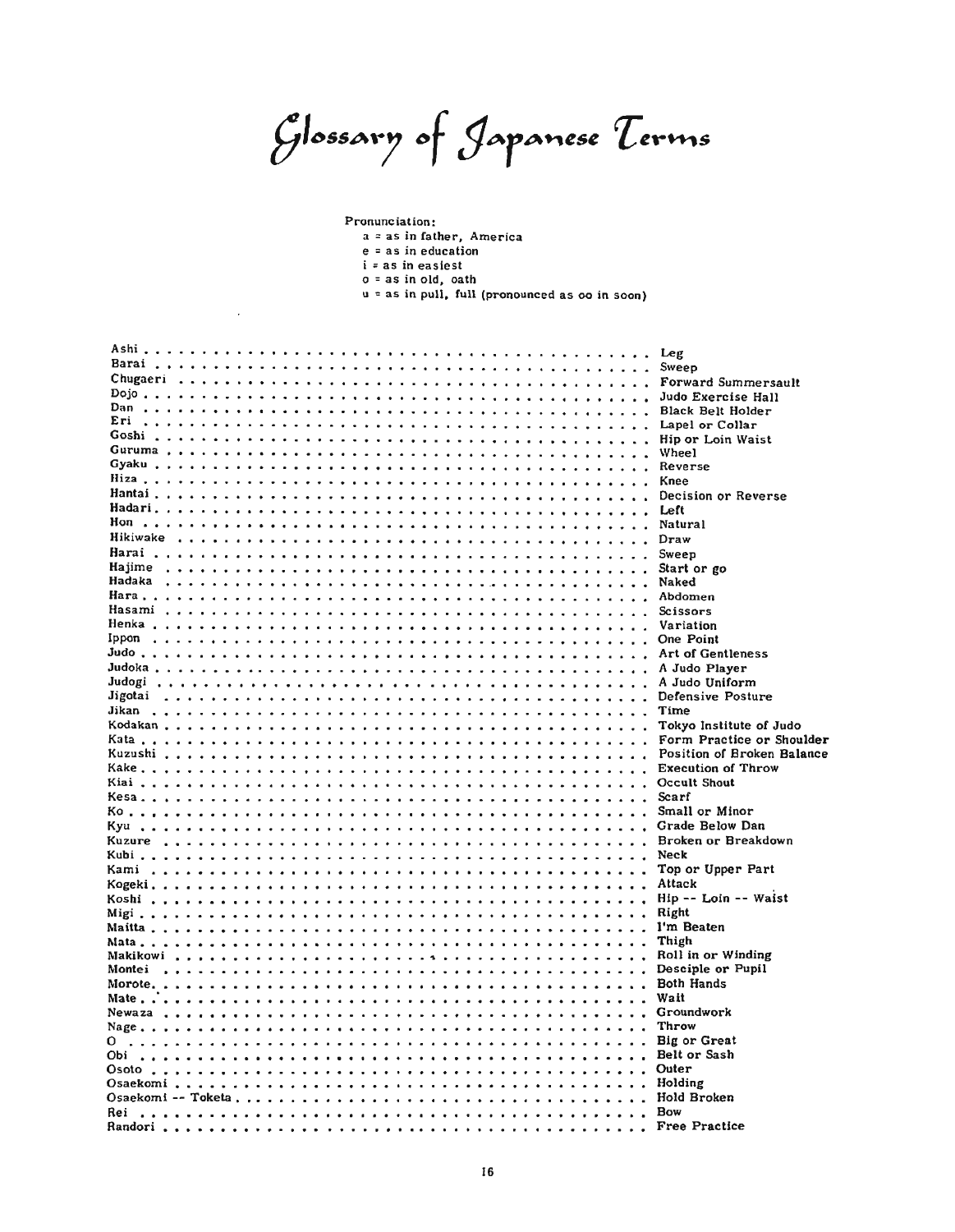Kodokan Promotion Standards

The following promotional standards are based on the official Kodokan Requirements and will be used as the basis Cor advancement in our Kodokan Judo department.

Rok-Kyu (6th kyu): Any person of unquestionable moral character, regardless of age, accepted by a nationally affiliated Judo activity as a student. Must declare intentions to study diligently and should possess motivation for study or Judo.

Go-Kyu (5th kyu): Sufficient study of Ukemi (falling) with the abilily to demonstrate with a reasonable degree of skill. Basic katame waza (grappling technique), (a) kesagatame, (b) yoko shiho gatame. Basic hand waist and foot techniques (a) seoinage. (b) ogoshi, (c) okuriashi barai. Background and history of development of Kodokan Judo knowledge with the awakening of the Judo Spirit. Contest experience on limited basis. Some knowledge of terminology.

Yon-Kyu (4th kyu): Continuation of junior rank qual1ties with reasonable proficiency in the following: Hane goshi, Osoto-gari. Tai-otoshi. Kata-galame. Minimum of three contests required.

San-Kyu (3rd kyu): Continuation of study with ability to demonstrate nage-waza (throwing technique) on left and right sides. Additional techniques; Sotomakikomi, Harai-goshi, Kouehigari. ouchigari. kami-shiho-galame, okurieri-jime, juji-gatame, introduction to Kansetsu-waza (joint locks) under supervised practice only. Katame-waza ability to point of application with confidence in contests. Should demonstrate a desire to teach junior judo exponents. Terminology to a fluent degree. Minimum of four contests.

Ni-Kyu (2nd kyu): The next two grade reqUirements must be met in a local dojo before the judoka is recommended to the governing Yudanshakaiafor the final promotion. Proficiency and continuation of development of Tokui (pet Technique) for left and right sides. Complete fluency exists in holding techniques, choking techniques, and joint locking techniques. Teaching abilities must begin to develope at this stage and should be encouraged under Yudansha supervision. The spirit of Judo must be developed. Contest successes and extensive contest work. Fluency with Judo terminology. Ability to perform Uke for formal Nage-no-kala. Minimum of five contests required. Additional throws: Ashi-guruma, hiza-guruma, deashi-barai, uchimata, yokagake, ushirogoshi, ukiqaza, ude-garami, ude-gatam. hiza-gatamemi.

Ik-kyu(lst kyu): Continuation of junior rank requirements with practice stressed on both sides. Katame waza should include ability to fluently use all catagories with Kansetsu-waza restricted to practice only as directed by Yudansha. Teaching responsibility must be assumed at this level with complete knowledge of conducting formal class practice. Should have displayed at this point a desire to promote further development of Kodokan Judo through his actions and attitudes. Should have some supervised referee and judgement of match training. Comple<sup>t</sup>aly conversant with common Judo terminology. Ability to perform Uke and Tori for formal Nage-no-kata. nine techniques.) Minimum of five contests.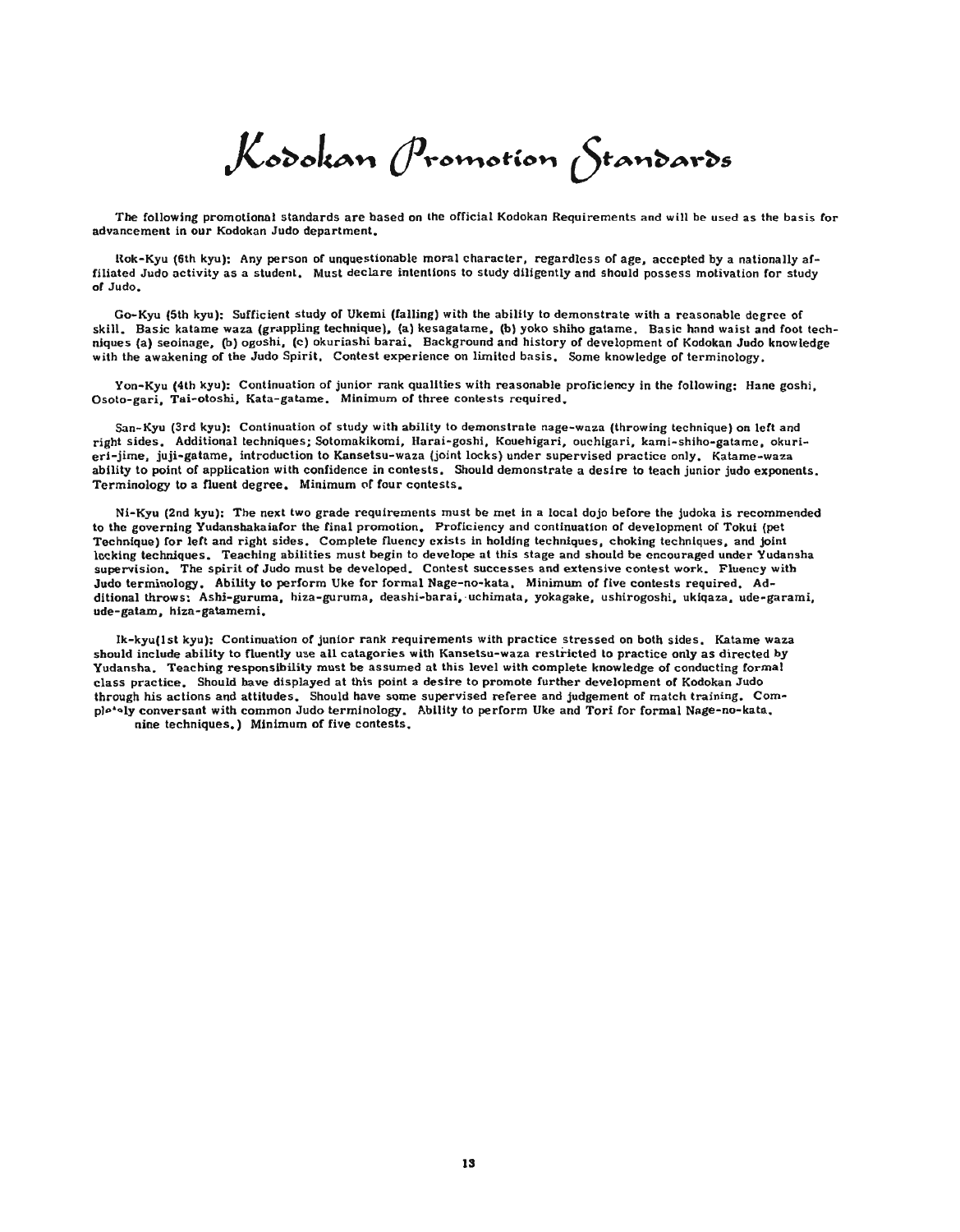# *COURSE OUTLINE SELF·DEFENSIVE PROFICIENCY COURSE*

| SUBJECT                                                  | CYCLE | LESSONS |
|----------------------------------------------------------|-------|---------|
| FUNDAMENTALS AND PRINCIPLES OF ATTACK AND DEFENSE        |       | 6       |
| CHOKES AND DEFENSE AGAINST REAR AND FRONTAL BODY ATTACKS | н     | 6       |
| DEFENSE AGAINST KNIFE AND CLUB                           | ш     | 4       |
| DEFENSE AGAINST PISTOL AND SHOTGUN OR RIFLE              | IV    | 4       |
| THROWING, COUNTERS, COMBINATIONS, AND CONTROL MANEUVERS  | v     |         |
| SELF-DEFENSIVE PROFICIENCY TEST                          | v     |         |

#### SELF-DEFENSIVE PROFICIENCY TEST

- 1. OBJECTIVE. To test your knowledge and ability to demonstrate fundamental self-defense principles and techniques. You must be able to perform these as if your life were dependant upon their use.
- 2. REFERENCE. SDP-l56, and parts of Kodokan Judo system for judging contests.
- 3. TESTING AIDS. a. Self-defensive facilities.
	- b. Dummy weapons (pistols, knives, clubs, mannequin).
	- c. Regulation judo uniform.
	- d. Personal course plan.
- 4. METHOD OF TESTING. Physical participation and written examinations.
- 5. OUTLINE.
	- a. Regulation self-defense test.
	- b. Each student will attain a minimum score of 70%. If less than 70% satisfactory ratings are attained, the lessons will be repeated and the individual will be re-tested. Instruction and retesting will continue until the standards are attained.
	- c. Any student who wishes to advance to a Kodokan Judo Degree (Belt Rank) must attain a minimum score of *800/0.* If less than 80% satisfactory ratings are attained, the lessons will be repeated and the individual will be re-tested. Instruction and retesting will continue until the standards are attained.
	- d. Individual test results and any required participation will be entered not only on the personal course form 156, but also a record will be made available to the Japan Black Belt Association upon the request of an authorized representative.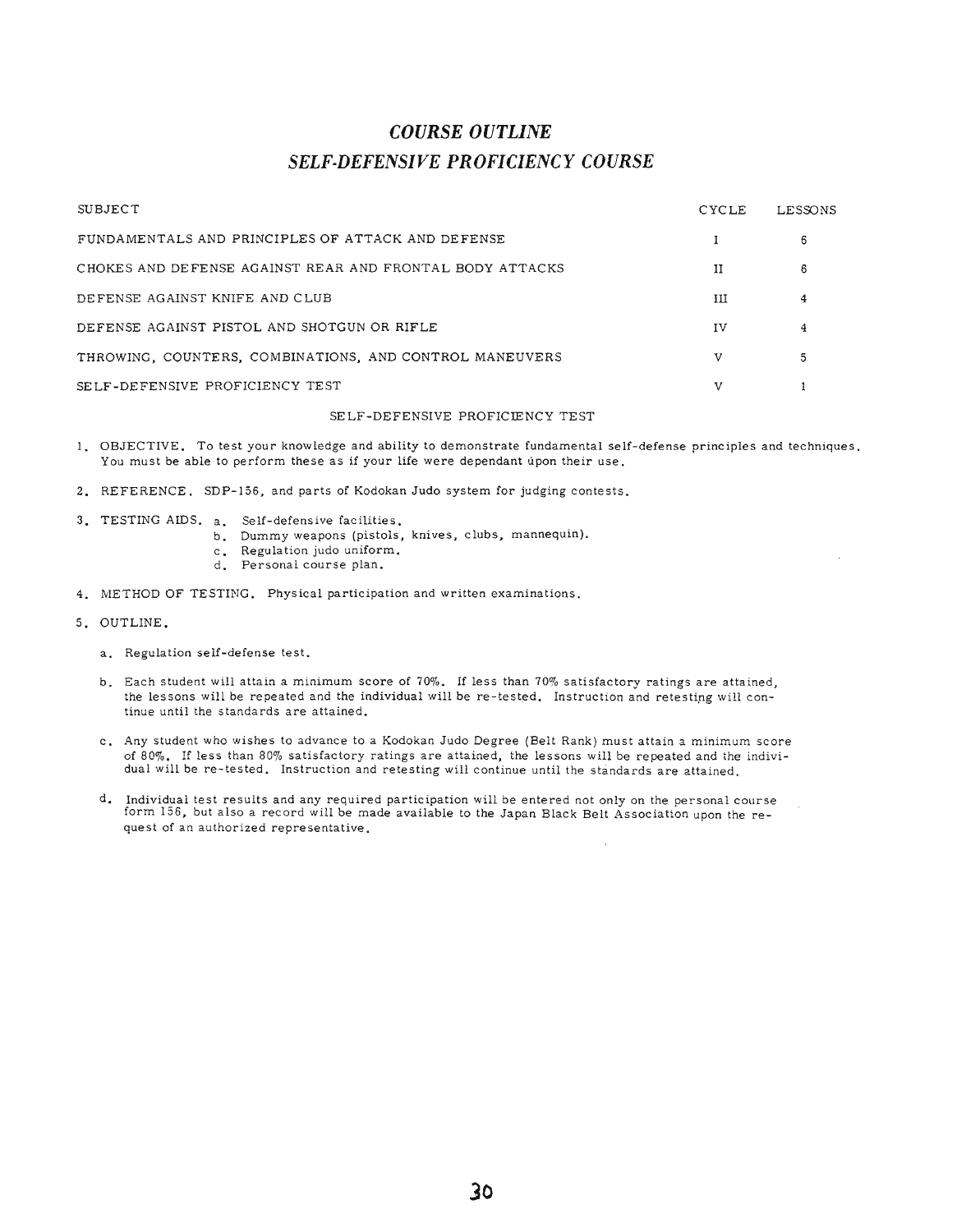# NAGE NO KATA - FORMS OF THROWING

TACHI - WAZA - FROM A STANDING POSITION

| A. TE - WAZA - HAND TECHNIQUES                                                                                                                                                                                                                           |                                                                                                                                                                                                                                                                           |
|----------------------------------------------------------------------------------------------------------------------------------------------------------------------------------------------------------------------------------------------------------|---------------------------------------------------------------------------------------------------------------------------------------------------------------------------------------------------------------------------------------------------------------------------|
| B. KOSHI - WAZA - HIP OR LOIN TECHNIQUES                                                                                                                                                                                                                 |                                                                                                                                                                                                                                                                           |
| C. ASHI - WAZA - LEG OR FOOT TECHNIQUE<br>1. Okuri-Ashi-Barai  Sweeping Ankle<br>2. Sasae-Tsurikomi-AshiProping Drawing Ankle                                                                                                                            |                                                                                                                                                                                                                                                                           |
| SUTEMI WAZA SACRIFICE TECHNIQUES                                                                                                                                                                                                                         |                                                                                                                                                                                                                                                                           |
| A. MA - SUTEMI - WAZA - BACK SACRIFICE                                                                                                                                                                                                                   |                                                                                                                                                                                                                                                                           |
| Warm-Up Exercíses                                                                                                                                                                                                                                        |                                                                                                                                                                                                                                                                           |
| 5 Strikes<br>5 Kicks<br>Rotate the Neck<br>Forward and Backward Trunk Bending<br>Side to Side Trunk Bending Stretch<br>Judo Push-Ups<br>Deep Knee Bend Squat<br>Stretching Thigh Squat<br>Lossen the Toes<br>Touch Toes Opposite Hands<br>Pull in 3 Ways | Bicycle Pump<br>Backfalls from Sitting Position<br>Backfalls from Squat Position<br>Backfalls from Standing Position<br>Siderolls<br>Side Falls from Squat Position<br>Duck Walk<br>Chugari Right and Left<br>Backward Defense Crawl<br>Forward Clenched Fists Pull Crawl |
| TANDOKU RENSHU<br>SHADOW THROWS<br>PRACTICE OF THROWING FORM WITHOUT A PARTNER                                                                                                                                                                           |                                                                                                                                                                                                                                                                           |
| Right and Left                                                                                                                                                                                                                                           |                                                                                                                                                                                                                                                                           |
|                                                                                                                                                                                                                                                          |                                                                                                                                                                                                                                                                           |

| RECORD OF ATTENDANCE<br>Date |  |  |  |  |  |  |  |  |  |  |  |  |
|------------------------------|--|--|--|--|--|--|--|--|--|--|--|--|
|                              |  |  |  |  |  |  |  |  |  |  |  |  |
|                              |  |  |  |  |  |  |  |  |  |  |  |  |
|                              |  |  |  |  |  |  |  |  |  |  |  |  |
|                              |  |  |  |  |  |  |  |  |  |  |  |  |
|                              |  |  |  |  |  |  |  |  |  |  |  |  |
|                              |  |  |  |  |  |  |  |  |  |  |  |  |
|                              |  |  |  |  |  |  |  |  |  |  |  |  |
|                              |  |  |  |  |  |  |  |  |  |  |  |  |
|                              |  |  |  |  |  |  |  |  |  |  |  |  |
|                              |  |  |  |  |  |  |  |  |  |  |  |  |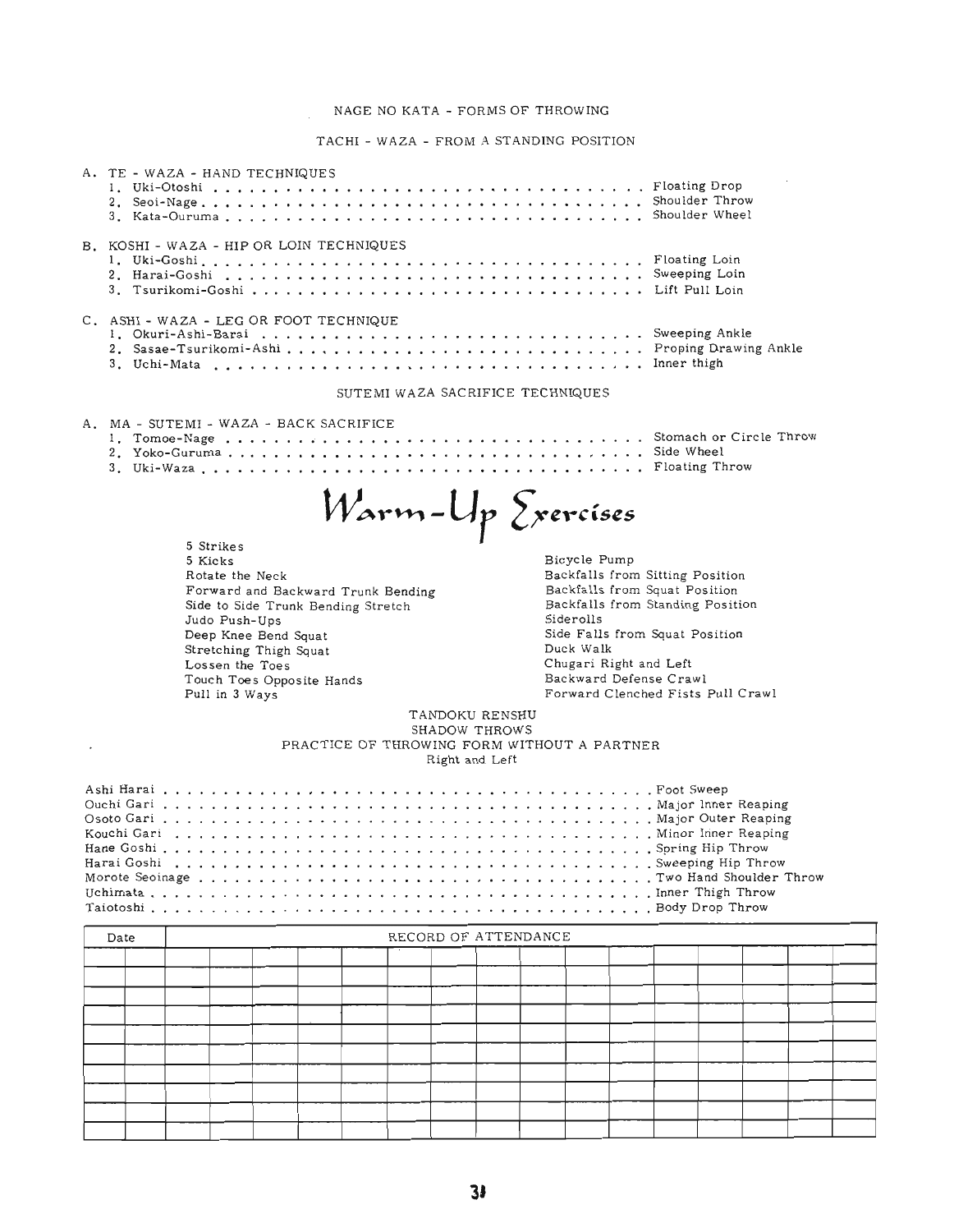## *CYCLE I FUNDAMENTALS AND PRINCIPLES OF ATTACK AND DEFENSE. (Time:* **6** *Lessons)*

- 1. OBJECTIVE. At the completion of these lessons you will have the knowledge and demonstrative use of the fundamentals and principles of attack and defense.
- 2. REFERENCES. Defensive measures (Judo), Training Film 2-103, part IV, reels F, G, and E; Kodokan Judo, and multiple Judo and Karate from our reference library.
- 3. TRAINING AIDS. a. Self-defensive facilities.
	- b. Regulation judo uniforms.
	- c. Training charts on sensative striking points, vulnerable areas, and Kodokan judo charts.

Y

- d. Training films.
- e. Striking equipment.

4. METHODS OF PRESENTATION. a. Lecture.

- b. Demonstration.
- c. Participation.

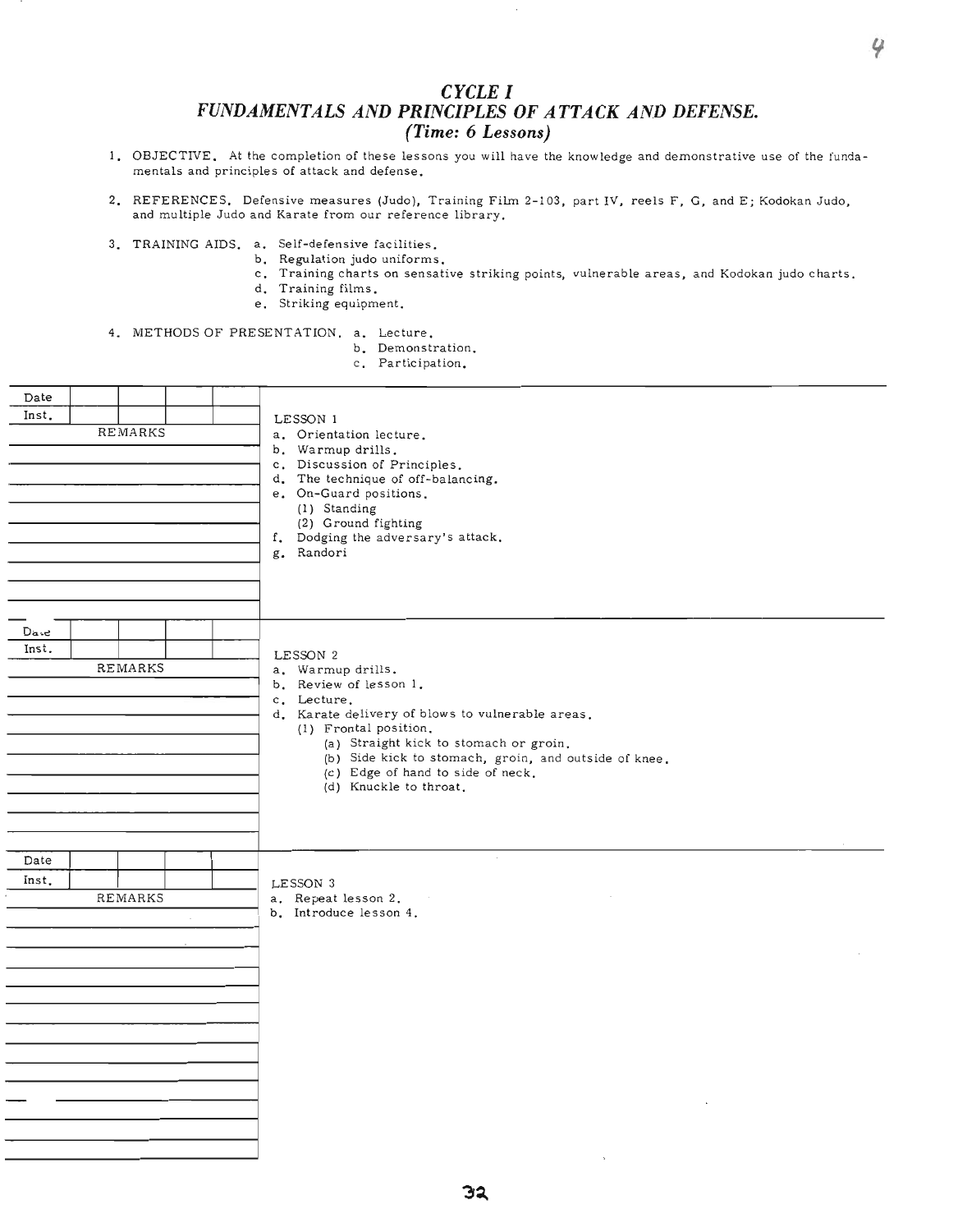# **CYCLE I (Continued)**

 $\pmb{\mathrm{v}}$ 

 $\epsilon$ 

| $\overline{L}$<br>Ins.,<br>REMARKS | LESSON 4<br>a. Warmup drills.<br>b. Review of lesson 2.<br>c. Training Film,<br>d. Continuation of Karate.<br>(1) Attacker at the rear position,<br>(a) Elbow to groin.<br>(b) Stamp to arch.<br>(c) Heel to crotch.<br>(2) Attacker at the ground, six-o'clock position.<br>(a) Straight kick to stomach.<br>(b) Side kick to ribs and stomach.<br>(3) Attacker on the back.<br>(a) Knee drop to ribs.<br>(b) Stamp to ribs, temples, and groin.<br>e. Randori.                                                                                                                                                        |
|------------------------------------|-------------------------------------------------------------------------------------------------------------------------------------------------------------------------------------------------------------------------------------------------------------------------------------------------------------------------------------------------------------------------------------------------------------------------------------------------------------------------------------------------------------------------------------------------------------------------------------------------------------------------|
| جزور<br>Inst.<br><b>REMARKS</b>    | LESSON 5<br>a. Warmup drills.<br>b. Review of lessons 3 & 4.<br>c. Continuation of Karate.<br>(1) Attacker on the stomach. Heel blow to back of neck, middle of the spinal column, and<br>small of back.<br>(2) Maneuver for position for attack and control. Arm-drag progressed for rear-takedown.<br>Followup blows.<br>d. Avoiding blows and thrusts.<br>(1) Right hand blow.<br>$(2)$ Kick.<br>$(3)$ Boxer.<br>$(4)$ Club.<br>(5) Six directions of movement using parries, counter hand or foot blows, and scoop throw.<br>Mixed fighting using karate and judo movements in standing and ground positions.<br>е. |
| )nte<br>ast.<br>REMARKS            | LESSON 6<br>a. Warmup drills.<br>b. Review and repeat lessons 1, 2, 3, 4, and 5.<br>c. Mixed fighting using karate and judo movements in standing and ground positions.<br>d. Test.<br>$\sim$                                                                                                                                                                                                                                                                                                                                                                                                                           |

 $\bar{\alpha}$ 

÷.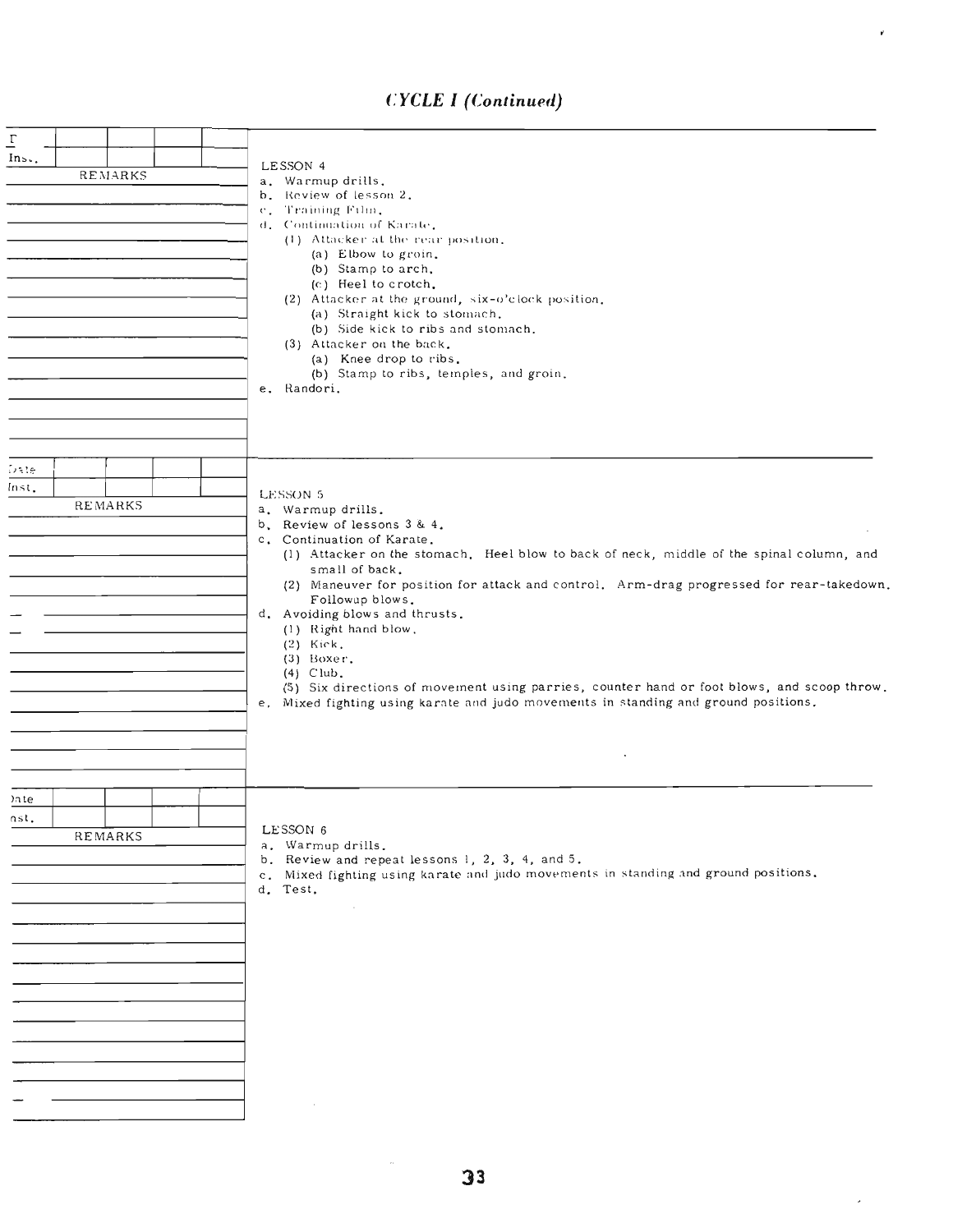## *CYCLE* **II** *CHOKES AND DEFENSE AGAINST REAR AND FRONTAL BODY ATTACK. (Time:* **6** *Lessons)*

- 1. OBJECTIVE. At the completion of these lessons you will have knowledge and demonstrative use of offensive chokes and defense against rear and frontal body attacks.
- 2. REFERENCES. Defensive measures (Judo), Training Film 1-2986, part IV, reels A and B; part III, reels G and F. Combination Judo & Karate from our reference library.
- 3. TRAINING AIDS. a. Self-defensive facilities.
	- b. Regulation judo uniforms.
	- c. Training charts on rear and frontal body attacks.
	- d. Training films.
- 4. METHODS OF PRESENTATION. a. Lecture.
	- b. Demonstration.
	- c. Participation.

| Date  |                | LESSON 1                                                                                                                             |
|-------|----------------|--------------------------------------------------------------------------------------------------------------------------------------|
| Inst. |                | a. Orientation lecture.                                                                                                              |
|       | <b>REMARKS</b> | b. Warmup drills.                                                                                                                    |
|       |                | c. Review of Cycle I.<br>d. Introduction to chokes.                                                                                  |
|       |                |                                                                                                                                      |
| Date  |                | LESSON 2                                                                                                                             |
| Inst. |                | a. Warmup drills.<br>b. Review of lesson 1.                                                                                          |
|       | <b>REMARKS</b> | c. Chokes.                                                                                                                           |
|       |                | (1) Offensive rear, front and ground cross-collar (rear forearm).                                                                    |
|       |                | (2) Defense, front cross-collar (prevention of pressure, followup, knee blow to groin, scoop                                         |
|       |                | throw).<br>d. Break-a-ways.                                                                                                          |
|       |                | e. Randori.                                                                                                                          |
|       |                | LESSON 3                                                                                                                             |
| Inst. |                | a. Warmup drills.                                                                                                                    |
|       | <b>REMARKS</b> | b. Review of lesson 2.<br>c. Lecture.                                                                                                |
|       |                | d. Chokes.                                                                                                                           |
|       |                | (1) Rushing, Sidestep -- sidekick or hand blow to open vulnerable areas.                                                             |
|       |                | (2) Leg tackle. Elbow blow to back of neck.<br>e. Break-a-ways.                                                                      |
|       |                | f. Randori.                                                                                                                          |
| Date  |                | LESSON 4                                                                                                                             |
| Inst. |                | a. Warmup drills.                                                                                                                    |
|       | <b>REMARKS</b> | b. Review of lesson 3.                                                                                                               |
|       |                | c. Defense against rear body attack (blow, scoop throw counter only).<br>(1) Rear strangle. Block, elbow blow to grain, and rechoke. |
|       |                | (2) Rear body lock under the arms. Stamp to arch, followup with scoop throw.                                                         |
|       |                | (3) Full nelson. Block, stamp, scoop throw with followup by falling to ground.                                                       |
|       |                | d. Randori.                                                                                                                          |
| Date  |                | LESSON 5                                                                                                                             |
| Inst. |                | a. Warmup drills.                                                                                                                    |
|       | REMARKS        | b. Review of lesson 4.<br>c. Lecture.                                                                                                |
|       |                | d. Continuation of lesson 4.                                                                                                         |
|       |                | (1) Side headlock: Block, stamp arch, fist blow to groin, and scoop throw.                                                           |
|       |                | (2) Review of weaker techniques.<br>(3) Questions and answers.                                                                       |
|       |                | e. Randori -- standing and ground.                                                                                                   |
| Date  |                | LESSON 6                                                                                                                             |
| Inst. |                | a. Warmup drills.                                                                                                                    |
|       | <b>REMARKS</b> | b. Review of lesson 4.                                                                                                               |
|       |                | c. Test.                                                                                                                             |
|       |                | d. Training film.<br>e. Randori.                                                                                                     |
|       |                | <i>i</i> . Special attention to weaker areas.                                                                                        |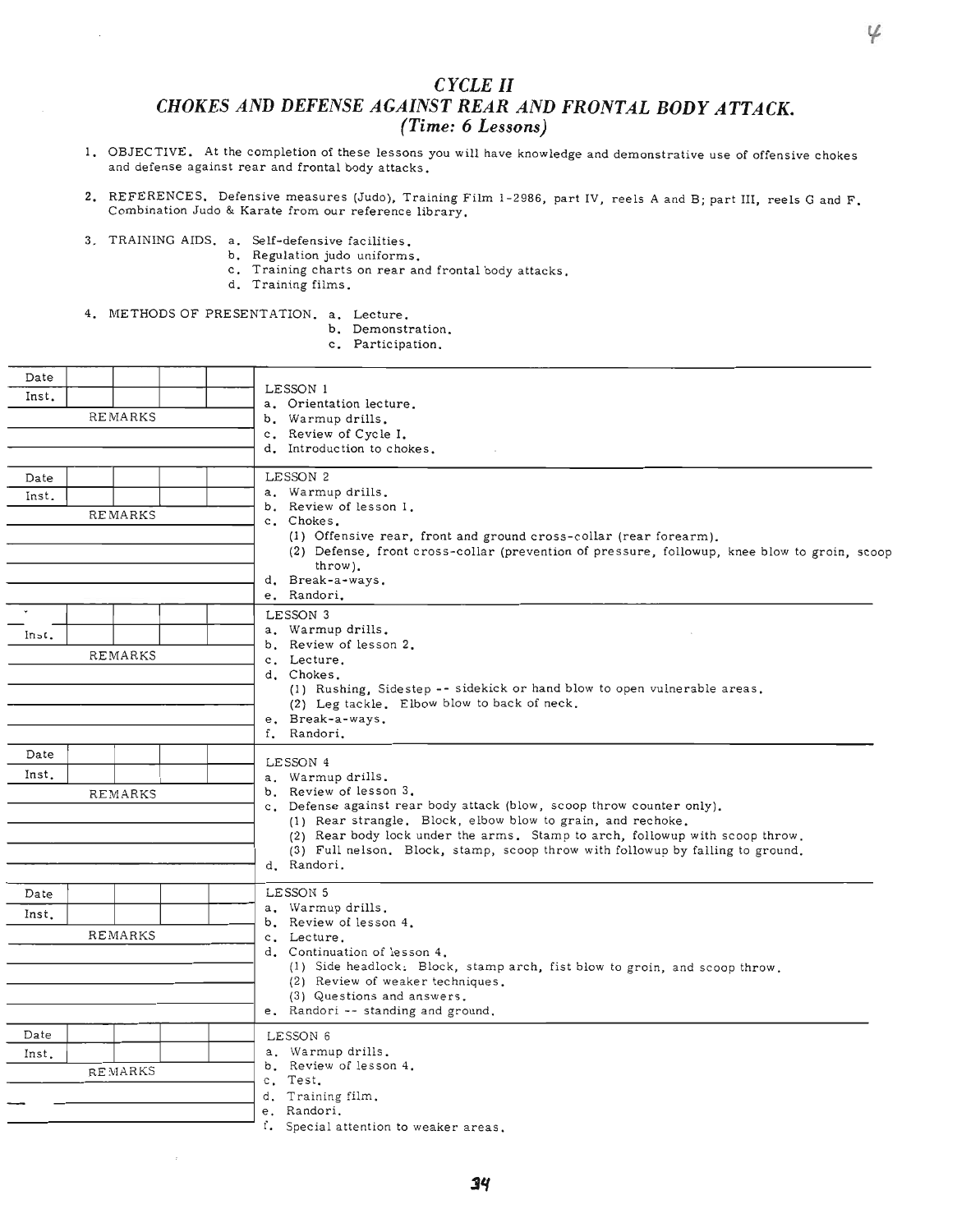## **CYCLE III** DEFENSE AGAINST KNIFE AND CLUB. (Time: 4 Lessons)

- 1. OBJECTIVE. At the completion of these lessons, you will have the knowledge of and the ability to demonstrate the defense against a knife or club.
- 2. TRAINING AIDS. a. Self-defense facilities.<br>b. Regulation judo uniform.
	-
	- c. Training charts on knife and club defense.
	- d. Dummy knives, clubs, and long sticks.
	- e. Training film 1-203, part VI, reel D.
- 3. METHODS OF PRESENTATION, a. Lecture.
	- b. Demonstration.
	- c. Participation.

| Date  |                |                                                                                                                       |
|-------|----------------|-----------------------------------------------------------------------------------------------------------------------|
| Inst. |                | LESSON 1.                                                                                                             |
|       | <b>RFMARKS</b> | a. Orientation lecture.<br>b. Warmup drills.                                                                          |
|       |                | c. Review of Cycle 1.                                                                                                 |
|       |                | d. How your opponent will use the knife and defense against same.                                                     |
|       |                | (1) Explanation:                                                                                                      |
|       |                | (a) Grasp, stance, and footwork.                                                                                      |
|       |                | (b) Knife cuts, slashes to vulnerable areas (rear and frontal positions).                                             |
|       |                | (c) Safety ranges.                                                                                                    |
|       |                | (d) Stick defense (long and short).<br>(e) Obscuring knife attacker's vision and blows.                               |
|       |                | e. Randori.                                                                                                           |
|       |                |                                                                                                                       |
| Date  |                |                                                                                                                       |
|       |                | LESSON 2                                                                                                              |
| Inst. |                | a. Warmup drills.                                                                                                     |
|       | <b>REMARKS</b> | b. Review of lesson 1.<br>c. Defense against: horizontal slash to the face and chest.                                 |
|       |                | (1) Outside or inside slip to slash, sidekick blow to vulnerable area.                                                |
|       |                | (2) Roll away, straight heel kick to vulnerable area.                                                                 |
|       |                | d. Randori.                                                                                                           |
|       |                |                                                                                                                       |
|       |                |                                                                                                                       |
|       |                |                                                                                                                       |
|       |                |                                                                                                                       |
|       |                |                                                                                                                       |
| Date  |                | LESSON 3                                                                                                              |
| Inst. |                | $\sim$<br>a. Warmup drills.                                                                                           |
|       | <b>REMARKS</b> | b. Review of lesson 2.                                                                                                |
|       |                | c. Defense against: Upward thrust to the midsection.<br>(1) Sidestep, inside cuff-hand, knee blow to vulnerable area. |
|       |                | (2) Outside cuff-sidekick to vulnerable area.                                                                         |
|       |                | d. Mixed randori-style karate, knife, and club fighting.                                                              |
|       |                |                                                                                                                       |
|       |                |                                                                                                                       |
|       |                |                                                                                                                       |
|       |                |                                                                                                                       |
|       |                |                                                                                                                       |
| Date  |                | LESSON 4                                                                                                              |
| Inst. |                | a. Warmup drills.                                                                                                     |
|       | <b>REMARKS</b> | b. Review of lesson 3.                                                                                                |
|       |                | c. Mid-term test.                                                                                                     |
|       |                | d. Training film.                                                                                                     |
|       |                | e. Mixed randori-style karate, knife, and club fighting.                                                              |
|       |                |                                                                                                                       |
|       |                |                                                                                                                       |
|       |                |                                                                                                                       |
|       |                |                                                                                                                       |
|       |                |                                                                                                                       |

 $\ddot{\phantom{a}}$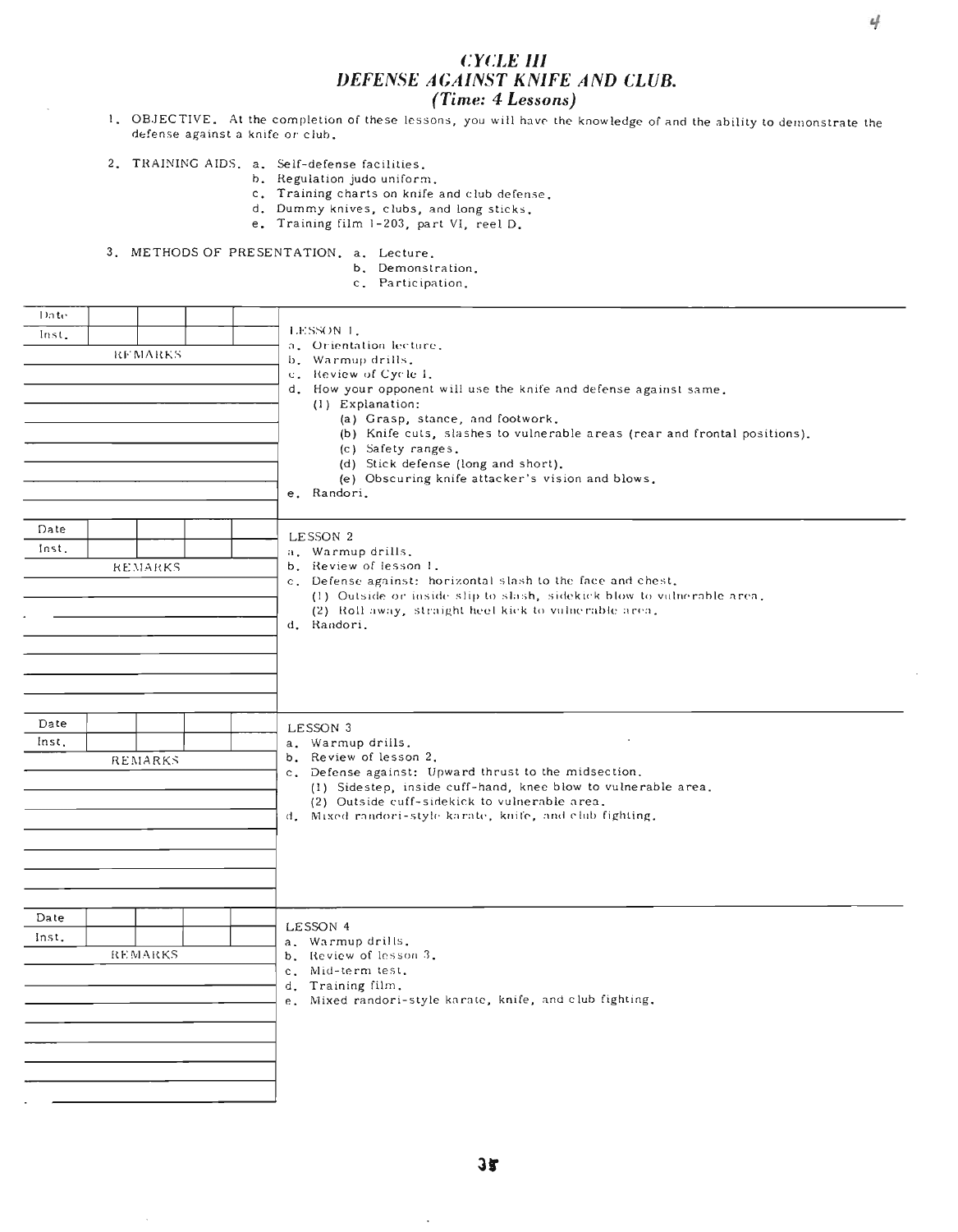## *CYCLE IV DEFENSE AGAINST PISTOL AND SHOTGUN OR RIFLE. (Time:* **4** *Lessons)*

- 1. OBJECTIVE. At the completion of these lessons, you will have a knowledge of and the ability to demonstrate the defense against pistol and shotgun or rifle.
- 2. REFERENCES. Combative Measure (Judo) Training Film 2-328, part II, reel F., Judo handbook, section D, pp. 198-206.
- 3. TRAINING AIDS. a. Self-defense facilities.
	- b. Regulation judo uniform.
	- c. Training charts on use and defense against gun or rifle. Pistols and rifles.
- 4. METHODS OF PRESENTATION. a. Lecture.

 $\cdot$ 

- b. Demonstration.
- c. Participation.

| Date<br>Inst.  |  |                |  |  | LESSON 1<br>a. Orientation lecture.                                                                                                                                                                                                                                                                                                                              |  |  |  |
|----------------|--|----------------|--|--|------------------------------------------------------------------------------------------------------------------------------------------------------------------------------------------------------------------------------------------------------------------------------------------------------------------------------------------------------------------|--|--|--|
| <b>REMARKS</b> |  |                |  |  | b. Warmup drills.<br>c. Review of Cycle II.<br>d. Explanation:<br>(a) Caution and approach.<br>(b) Shakedown. Arms high overhead, spread-eagle, kneeling, and wall search.<br>e. Pistol disarming.<br>(a) Safety range, line of fire, psychological timing.<br>(b) Pistol or rifle pointed outside center line of stomach.<br>f. Randori -- standing and ground. |  |  |  |
| Date           |  |                |  |  |                                                                                                                                                                                                                                                                                                                                                                  |  |  |  |
| Inst.          |  |                |  |  | LESSON 2<br>a. Warmup drills.                                                                                                                                                                                                                                                                                                                                    |  |  |  |
| REMARKS        |  |                |  |  | b. Review of lesson 1.                                                                                                                                                                                                                                                                                                                                           |  |  |  |
|                |  |                |  |  | c. Pistol disarming.                                                                                                                                                                                                                                                                                                                                             |  |  |  |
|                |  |                |  |  | (a) Pistol or rifle pointed inside center line of stomach.<br>(b) Pistol or rifle pointed against back.                                                                                                                                                                                                                                                          |  |  |  |
|                |  |                |  |  | d. Break-falls.<br>e. Randori -- standing and ground.                                                                                                                                                                                                                                                                                                            |  |  |  |
|                |  |                |  |  |                                                                                                                                                                                                                                                                                                                                                                  |  |  |  |
|                |  |                |  |  |                                                                                                                                                                                                                                                                                                                                                                  |  |  |  |
|                |  |                |  |  |                                                                                                                                                                                                                                                                                                                                                                  |  |  |  |
|                |  |                |  |  |                                                                                                                                                                                                                                                                                                                                                                  |  |  |  |
|                |  |                |  |  |                                                                                                                                                                                                                                                                                                                                                                  |  |  |  |
| Date           |  |                |  |  |                                                                                                                                                                                                                                                                                                                                                                  |  |  |  |
| Inst.          |  |                |  |  | LESSON 3<br>a. Warmup drills.                                                                                                                                                                                                                                                                                                                                    |  |  |  |
| REMARKS        |  |                |  |  | b. Review of lesson 1.                                                                                                                                                                                                                                                                                                                                           |  |  |  |
|                |  |                |  |  | c. Repeat lesson 1.                                                                                                                                                                                                                                                                                                                                              |  |  |  |
|                |  |                |  |  | d. Randori -- standing and ground.                                                                                                                                                                                                                                                                                                                               |  |  |  |
|                |  |                |  |  |                                                                                                                                                                                                                                                                                                                                                                  |  |  |  |
| Date           |  |                |  |  |                                                                                                                                                                                                                                                                                                                                                                  |  |  |  |
| Inst.          |  |                |  |  | LESSON 4                                                                                                                                                                                                                                                                                                                                                         |  |  |  |
|                |  | <b>REMARKS</b> |  |  | a. Warmup drills.                                                                                                                                                                                                                                                                                                                                                |  |  |  |
|                |  |                |  |  | b. Review of lesson 2.<br>c. Repeat lesson 2.                                                                                                                                                                                                                                                                                                                    |  |  |  |
|                |  |                |  |  | d. Randori -- standing and ground.                                                                                                                                                                                                                                                                                                                               |  |  |  |
|                |  |                |  |  | e. Test.                                                                                                                                                                                                                                                                                                                                                         |  |  |  |
|                |  |                |  |  |                                                                                                                                                                                                                                                                                                                                                                  |  |  |  |
|                |  |                |  |  |                                                                                                                                                                                                                                                                                                                                                                  |  |  |  |
|                |  |                |  |  |                                                                                                                                                                                                                                                                                                                                                                  |  |  |  |
|                |  |                |  |  |                                                                                                                                                                                                                                                                                                                                                                  |  |  |  |